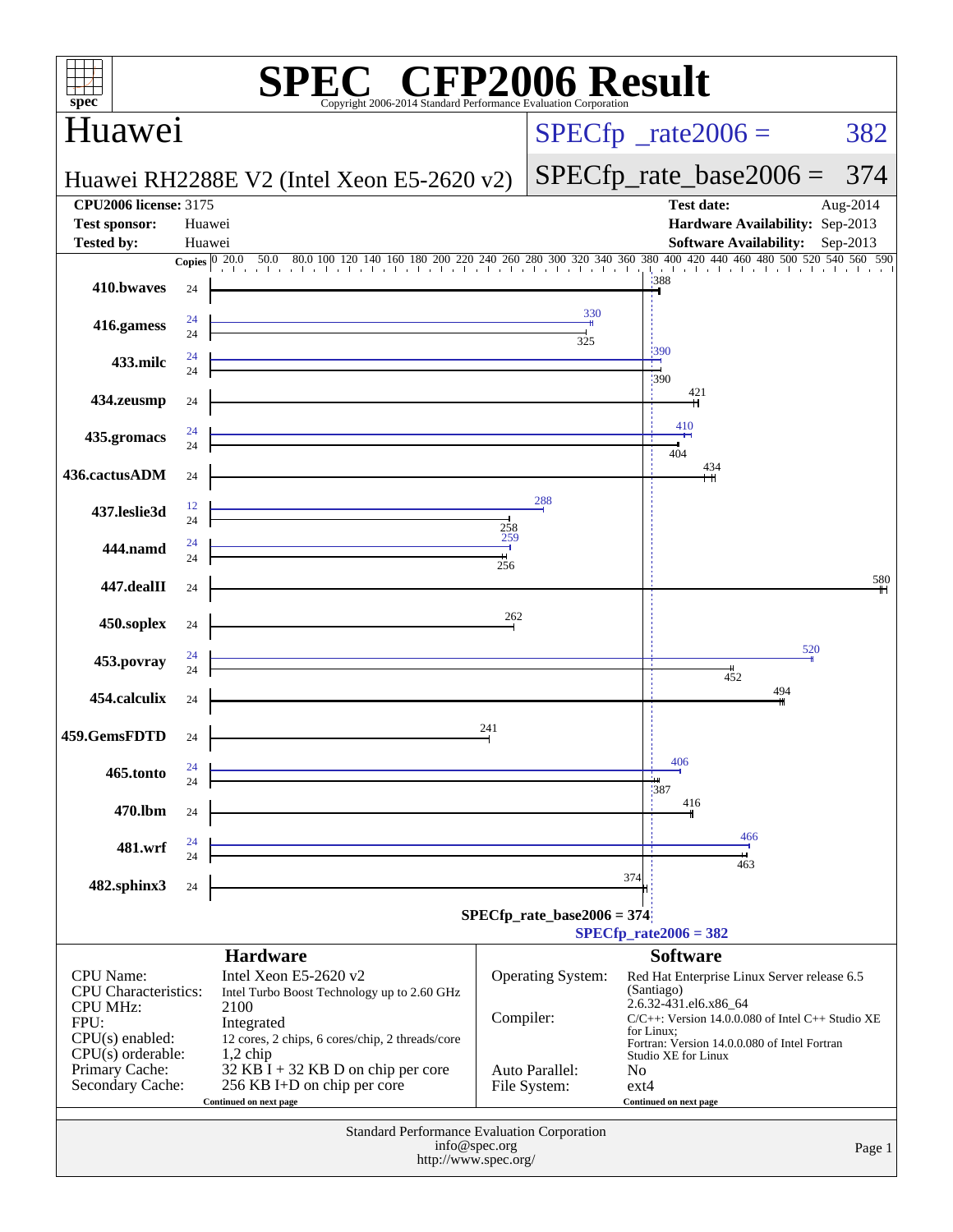

# **[SPEC CFP2006 Result](http://www.spec.org/auto/cpu2006/Docs/result-fields.html#SPECCFP2006Result)**

## Huawei

### $SPECTp_rate2006 = 382$

[System State:](http://www.spec.org/auto/cpu2006/Docs/result-fields.html#SystemState) Run level 3 (multi-user)<br>Base Pointers: 32/64-bit

[Peak Pointers:](http://www.spec.org/auto/cpu2006/Docs/result-fields.html#PeakPointers) 32/64-bit [Other Software:](http://www.spec.org/auto/cpu2006/Docs/result-fields.html#OtherSoftware) None

[Base Pointers:](http://www.spec.org/auto/cpu2006/Docs/result-fields.html#BasePointers)

Huawei RH2288E V2 (Intel Xeon E5-2620 v2)

### [SPECfp\\_rate\\_base2006 =](http://www.spec.org/auto/cpu2006/Docs/result-fields.html#SPECfpratebase2006) 374

**[CPU2006 license:](http://www.spec.org/auto/cpu2006/Docs/result-fields.html#CPU2006license)** 3175 **[Test date:](http://www.spec.org/auto/cpu2006/Docs/result-fields.html#Testdate)** Aug-2014 **[Test sponsor:](http://www.spec.org/auto/cpu2006/Docs/result-fields.html#Testsponsor)** Huawei **[Hardware Availability:](http://www.spec.org/auto/cpu2006/Docs/result-fields.html#HardwareAvailability)** Sep-2013 **[Tested by:](http://www.spec.org/auto/cpu2006/Docs/result-fields.html#Testedby)** Huawei **[Software Availability:](http://www.spec.org/auto/cpu2006/Docs/result-fields.html#SoftwareAvailability)** Sep-2013

| <b>Tested by:</b>   | Huawei                                     |
|---------------------|--------------------------------------------|
| L3 Cache:           | 15 MB I+D on chip per chip                 |
| <b>Other Cache:</b> | None                                       |
| Memory:             | 128 GB (16 x 8 GB 2Rx8 PC3-12800R-11, ECC) |
| Disk Subsystem:     | 1 x 300 GB SAS, 10K RPM                    |
| Other Hardware:     | None                                       |
|                     |                                            |

|                  |               |                |       |                                                                                                          |       | <b>Results Table</b> |            |               |                |              |                |              |                  |              |
|------------------|---------------|----------------|-------|----------------------------------------------------------------------------------------------------------|-------|----------------------|------------|---------------|----------------|--------------|----------------|--------------|------------------|--------------|
|                  |               |                |       | <b>Base</b>                                                                                              |       |                      |            |               |                |              | <b>Peak</b>    |              |                  |              |
| <b>Benchmark</b> | <b>Copies</b> | <b>Seconds</b> | Ratio | <b>Seconds</b>                                                                                           | Ratio | <b>Seconds</b>       | Ratio      | <b>Copies</b> | <b>Seconds</b> | <b>Ratio</b> | <b>Seconds</b> | <b>Ratio</b> | <b>Seconds</b>   | <b>Ratio</b> |
| 410.bwayes       | 24            | 842            | 387   | 839                                                                                                      | 389   | 840                  | 388        | 24            | 842            | 387          | 839            | 389          | 840              | 388          |
| 416.gamess       | 24            | 1447           | 325   | 1448                                                                                                     | 325   | 1447                 | 325        | 24            | 1422           | 330          | 1431           | 328          | 1422             | 330          |
| $433$ .milc      | 24            | 566            | 389   | 566                                                                                                      | 390   | 566                  | <b>390</b> | 24            | 565            | 390          | 565            | 390          | 566              | 390          |
| 434.zeusmp       | 24            | 517            | 422   | 523                                                                                                      | 418   | 518                  | 421        | 24            | 517            | 422          | 523            | 418          | 518              | 421          |
| 435.gromacs      | 24            | 425            | 403   | 423                                                                                                      | 405   | 424                  | 404        | 24            | 418            | 410          | 412            | 416          | 418              | 410          |
| 436.cactusADM    | 24            | 658            | 436   | 661                                                                                                      | 434   | 672                  | 427        | 24            | 658            | 436          | 661            | 434          | 672              | 427          |
| 437.leslie3d     | 24            | 873            | 258   | 874                                                                                                      | 258   | 875                  | 258        | 12            | 392            | 288          | 392            | 288          | 392              | 288          |
| 444.namd         | 24            | 763            | 252   | 753                                                                                                      | 256   | 752                  | 256        | 24            | 742            | 259          | 742            | 260          | 744              | 259          |
| 447.dealII       | 24            | 470            | 585   | 474                                                                                                      | 579   | 473                  | <b>580</b> | 24            | 470            | 585          | 474            | 579          | 473              | 580          |
| $450$ .soplex    | 24            | 764            | 262   | 763                                                                                                      | 262   | 762                  | 263        | 24            | 764            | 262          | 763            | 262          | 762              | 263          |
| 453.povray       | 24            | 283            | 452   | 284                                                                                                      | 450   | 282                  | 452        | 24            | 245            | 521          | 246            | 519          | 246              | 520          |
| 454.calculix     | 24            | 399            | 496   | 402                                                                                                      | 492   | 401                  | 494        | 24            | 399            | 496          | 402            | 492          | 401              | 494          |
| 459.GemsFDTD     | 24            | 1057           | 241   | 1057                                                                                                     | 241   | 1058                 | 241        | 24            | 1057           | 241          | 1057           | 241          | 1058             | 241          |
| 465.tonto        | 24            | 611            | 387   | 616                                                                                                      | 383   | 609                  | 388        | 24            | 582            | 406          | 582            | 406          | 581              | 407          |
| 470.1bm          | 24            | 791            | 417   | 794                                                                                                      | 415   | 792                  | 416        | 24            | 791            | 417          | 794            | 415          | $\overline{792}$ | 416          |
| 481.wrf          | 24            | 584            | 459   | 578                                                                                                      | 464   | 579                  | 463        | 24            | 575            | 466          | 576            | 466          | 575              | 466          |
| 482.sphinx3      | 24            | 1240           | 377   | 1250                                                                                                     | 374   | 1250                 | 374        | 24            | 1240           | 377          | 1250           | 374          | 1250             | 374          |
|                  |               |                |       | Results appear in the order in which they were run. Bold underlined text indicates a median measurement. |       |                      |            |               |                |              |                |              |                  |              |

### **[Submit Notes](http://www.spec.org/auto/cpu2006/Docs/result-fields.html#SubmitNotes)**

 The numactl mechanism was used to bind copies to processors. The config file option 'submit' was used to generate numactl commands to bind each copy to a specific processor. For details, please see the config file.

### **[Operating System Notes](http://www.spec.org/auto/cpu2006/Docs/result-fields.html#OperatingSystemNotes)**

Stack size set to unlimited using "ulimit -s unlimited"

### **[Platform Notes](http://www.spec.org/auto/cpu2006/Docs/result-fields.html#PlatformNotes)**

 BIOS configuration: Set Power Efficiency Mode to Custom Baseboard Management Controller used to adjust the fan speed to 100%

Continued on next page

Standard Performance Evaluation Corporation [info@spec.org](mailto:info@spec.org) <http://www.spec.org/>

Page 2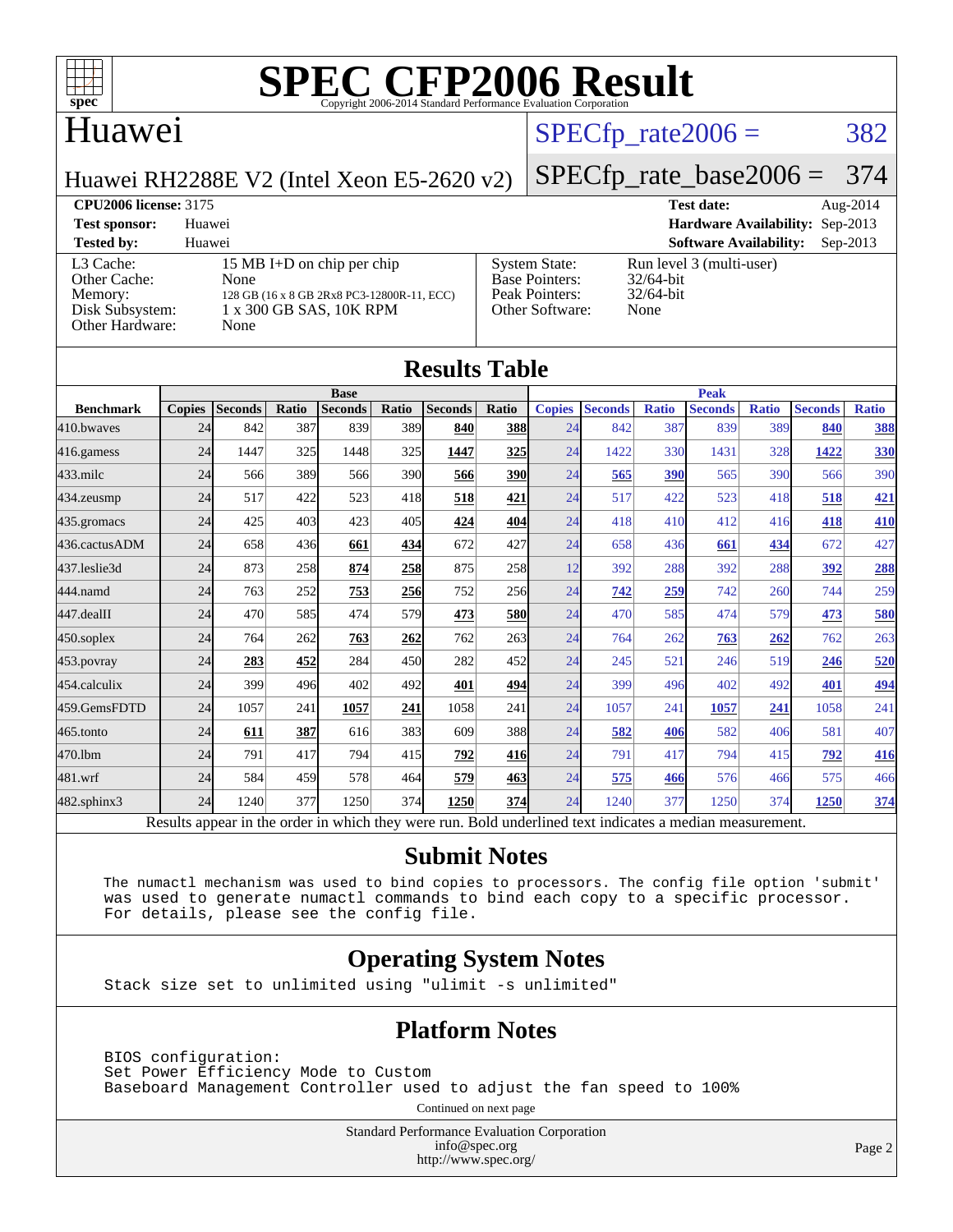

### Huawei

 $SPECTp\_rate2006 = 382$ 

[SPECfp\\_rate\\_base2006 =](http://www.spec.org/auto/cpu2006/Docs/result-fields.html#SPECfpratebase2006) 374

Huawei RH2288E V2 (Intel Xeon E5-2620 v2)

**[Tested by:](http://www.spec.org/auto/cpu2006/Docs/result-fields.html#Testedby)** Huawei **[Software Availability:](http://www.spec.org/auto/cpu2006/Docs/result-fields.html#SoftwareAvailability)** Sep-2013

**[CPU2006 license:](http://www.spec.org/auto/cpu2006/Docs/result-fields.html#CPU2006license)** 3175 **[Test date:](http://www.spec.org/auto/cpu2006/Docs/result-fields.html#Testdate)** Aug-2014 **[Test sponsor:](http://www.spec.org/auto/cpu2006/Docs/result-fields.html#Testsponsor)** Huawei **[Hardware Availability:](http://www.spec.org/auto/cpu2006/Docs/result-fields.html#HardwareAvailability)** Sep-2013

#### **[Platform Notes \(Continued\)](http://www.spec.org/auto/cpu2006/Docs/result-fields.html#PlatformNotes)**

Standard Performance Evaluation Corporation [info@spec.org](mailto:info@spec.org) Sysinfo program /spec/config/sysinfo.rev6818 \$Rev: 6818 \$ \$Date:: 2012-07-17 #\$ e86d102572650a6e4d596a3cee98f191 running on localhost Thu Aug 14 09:13:30 2014 This section contains SUT (System Under Test) info as seen by some common utilities. To remove or add to this section, see: <http://www.spec.org/cpu2006/Docs/config.html#sysinfo> From /proc/cpuinfo model name : Intel(R) Xeon(R) CPU E5-2620 v2 @ 2.10GHz 2 "physical id"s (chips) 24 "processors" cores, siblings (Caution: counting these is hw and system dependent. The following excerpts from /proc/cpuinfo might not be reliable. Use with caution.) cpu cores : 6 siblings : 12 physical 0: cores 0 1 2 3 4 5 physical 1: cores 0 1 2 3 4 5 cache size : 15360 KB From /proc/meminfo<br>MemTotal: 132103752 kB HugePages\_Total: 0<br>Hugepagesize: 2048 kB Hugepagesize: /usr/bin/lsb\_release -d Red Hat Enterprise Linux Server release 6.5 (Santiago) From /etc/\*release\* /etc/\*version\* redhat-release: Red Hat Enterprise Linux Server release 6.5 (Santiago) system-release: Red Hat Enterprise Linux Server release 6.5 (Santiago) system-release-cpe: cpe:/o:redhat:enterprise\_linux:6server:ga:server uname -a: Linux localhost 2.6.32-431.el6.x86\_64 #1 SMP Sun Nov 10 22:19:54 EST 2013 x86\_64 x86\_64 x86\_64 GNU/Linux run-level 3 Aug 13 19:36 SPEC is set to: /spec Filesystem Type Size Used Avail Use% Mounted on /dev/sda1 ext4 193G 41G 143G 22% / Additional information from dmidecode: BIOS Insyde Corp. RMIBV629 05/12/2014 Memory: 16x Micron 18JSF1G72PDZ-1G6E 8 GB 1600 MHz 2 rank 8x NO DIMM NO DIMM (End of data from sysinfo program)

<http://www.spec.org/>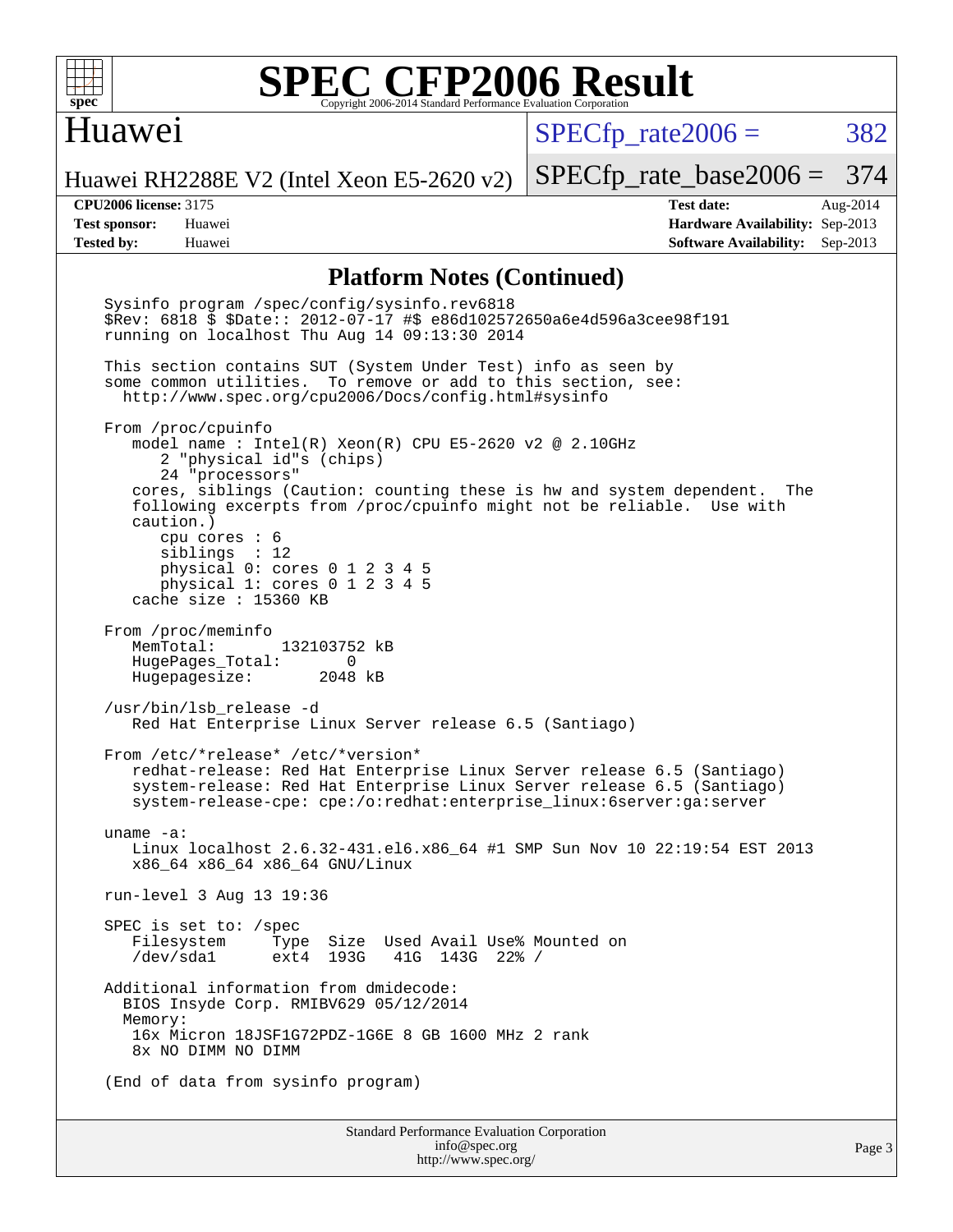

### Huawei

 $SPECTp\_rate2006 = 382$ 

Huawei RH2288E V2 (Intel Xeon E5-2620 v2)

#### **[CPU2006 license:](http://www.spec.org/auto/cpu2006/Docs/result-fields.html#CPU2006license)** 3175 **[Test date:](http://www.spec.org/auto/cpu2006/Docs/result-fields.html#Testdate)** Aug-2014

[SPECfp\\_rate\\_base2006 =](http://www.spec.org/auto/cpu2006/Docs/result-fields.html#SPECfpratebase2006) 374

**[Test sponsor:](http://www.spec.org/auto/cpu2006/Docs/result-fields.html#Testsponsor)** Huawei **[Hardware Availability:](http://www.spec.org/auto/cpu2006/Docs/result-fields.html#HardwareAvailability)** Sep-2013 **[Tested by:](http://www.spec.org/auto/cpu2006/Docs/result-fields.html#Testedby)** Huawei **[Software Availability:](http://www.spec.org/auto/cpu2006/Docs/result-fields.html#SoftwareAvailability)** Sep-2013

### **[General Notes](http://www.spec.org/auto/cpu2006/Docs/result-fields.html#GeneralNotes)**

Environment variables set by runspec before the start of the run: LD LIBRARY PATH = "/spec/libs/32:/spec/libs/64:/spec/sh"

 Binaries compiled on a system with 1x Core i7-860 CPU + 8GB memory using RedHat EL 6.4 Transparent Huge Pages enabled with: echo always > /sys/kernel/mm/redhat\_transparent\_hugepage/enabled Filesystem page cache cleared with: echo 1> /proc/sys/vm/drop\_caches runspec command invoked through numactl i.e.: numactl --interleave=all runspec <etc>

### **[Base Compiler Invocation](http://www.spec.org/auto/cpu2006/Docs/result-fields.html#BaseCompilerInvocation)**

[C benchmarks](http://www.spec.org/auto/cpu2006/Docs/result-fields.html#Cbenchmarks):  $\text{icc}$   $-\text{m64}$ 

[C++ benchmarks:](http://www.spec.org/auto/cpu2006/Docs/result-fields.html#CXXbenchmarks) [icpc -m64](http://www.spec.org/cpu2006/results/res2014q3/cpu2006-20140829-31093.flags.html#user_CXXbase_intel_icpc_64bit_bedb90c1146cab66620883ef4f41a67e)

[Fortran benchmarks](http://www.spec.org/auto/cpu2006/Docs/result-fields.html#Fortranbenchmarks): [ifort -m64](http://www.spec.org/cpu2006/results/res2014q3/cpu2006-20140829-31093.flags.html#user_FCbase_intel_ifort_64bit_ee9d0fb25645d0210d97eb0527dcc06e)

[Benchmarks using both Fortran and C](http://www.spec.org/auto/cpu2006/Docs/result-fields.html#BenchmarksusingbothFortranandC): [icc -m64](http://www.spec.org/cpu2006/results/res2014q3/cpu2006-20140829-31093.flags.html#user_CC_FCbase_intel_icc_64bit_0b7121f5ab7cfabee23d88897260401c) [ifort -m64](http://www.spec.org/cpu2006/results/res2014q3/cpu2006-20140829-31093.flags.html#user_CC_FCbase_intel_ifort_64bit_ee9d0fb25645d0210d97eb0527dcc06e)

### **[Base Portability Flags](http://www.spec.org/auto/cpu2006/Docs/result-fields.html#BasePortabilityFlags)**

| 410.bwaves: -DSPEC CPU LP64                  |                                                                |
|----------------------------------------------|----------------------------------------------------------------|
| 416.gamess: -DSPEC_CPU_LP64                  |                                                                |
| 433.milc: -DSPEC CPU LP64                    |                                                                |
| 434.zeusmp: - DSPEC_CPU_LP64                 |                                                                |
| 435.gromacs: -DSPEC_CPU_LP64 -nofor_main     |                                                                |
| 436.cactusADM: - DSPEC CPU LP64 - nofor main |                                                                |
| 437.leslie3d: -DSPEC CPU LP64                |                                                                |
| 444.namd: -DSPEC CPU LP64                    |                                                                |
| 447.dealII: -DSPEC CPU LP64                  |                                                                |
| 450.soplex: -DSPEC_CPU_LP64                  |                                                                |
| 453.povray: -DSPEC_CPU_LP64                  |                                                                |
| 454.calculix: -DSPEC CPU LP64 -nofor main    |                                                                |
| 459.GemsFDTD: -DSPEC CPU LP64                |                                                                |
| 465.tonto: - DSPEC CPU LP64                  |                                                                |
| 470.1bm: - DSPEC CPU LP64                    |                                                                |
|                                              | 481.wrf: -DSPEC_CPU_LP64 -DSPEC_CPU_CASE_FLAG -DSPEC_CPU_LINUX |
| 482.sphinx3: -DSPEC_CPU_LP64                 |                                                                |
|                                              |                                                                |

| <b>Standard Performance Evaluation Corporation</b> |
|----------------------------------------------------|
| info@spec.org                                      |
| http://www.spec.org/                               |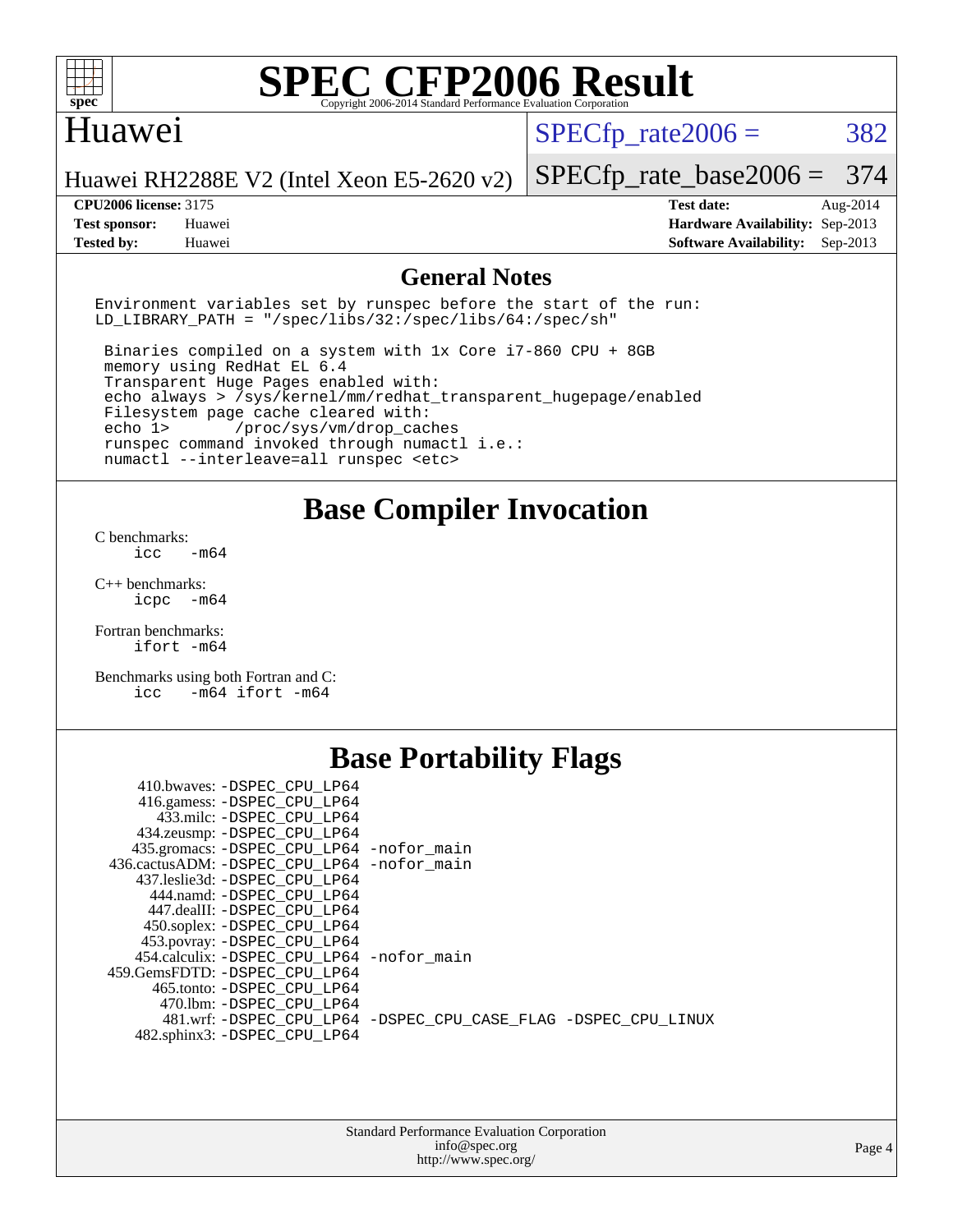

### Huawei

 $SPECTp\_rate2006 = 382$ 

Huawei RH2288E V2 (Intel Xeon E5-2620 v2)

**[Tested by:](http://www.spec.org/auto/cpu2006/Docs/result-fields.html#Testedby)** Huawei **[Software Availability:](http://www.spec.org/auto/cpu2006/Docs/result-fields.html#SoftwareAvailability)** Sep-2013

[SPECfp\\_rate\\_base2006 =](http://www.spec.org/auto/cpu2006/Docs/result-fields.html#SPECfpratebase2006) 374 **[CPU2006 license:](http://www.spec.org/auto/cpu2006/Docs/result-fields.html#CPU2006license)** 3175 **[Test date:](http://www.spec.org/auto/cpu2006/Docs/result-fields.html#Testdate)** Aug-2014 **[Test sponsor:](http://www.spec.org/auto/cpu2006/Docs/result-fields.html#Testsponsor)** Huawei **[Hardware Availability:](http://www.spec.org/auto/cpu2006/Docs/result-fields.html#HardwareAvailability)** Sep-2013

## **[Base Optimization Flags](http://www.spec.org/auto/cpu2006/Docs/result-fields.html#BaseOptimizationFlags)**

[C benchmarks](http://www.spec.org/auto/cpu2006/Docs/result-fields.html#Cbenchmarks):

[-xAVX](http://www.spec.org/cpu2006/results/res2014q3/cpu2006-20140829-31093.flags.html#user_CCbase_f-xAVX) [-ipo](http://www.spec.org/cpu2006/results/res2014q3/cpu2006-20140829-31093.flags.html#user_CCbase_f-ipo) [-O3](http://www.spec.org/cpu2006/results/res2014q3/cpu2006-20140829-31093.flags.html#user_CCbase_f-O3) [-no-prec-div](http://www.spec.org/cpu2006/results/res2014q3/cpu2006-20140829-31093.flags.html#user_CCbase_f-no-prec-div) [-opt-prefetch](http://www.spec.org/cpu2006/results/res2014q3/cpu2006-20140829-31093.flags.html#user_CCbase_f-opt-prefetch) [-auto-p32](http://www.spec.org/cpu2006/results/res2014q3/cpu2006-20140829-31093.flags.html#user_CCbase_f-auto-p32) [-ansi-alias](http://www.spec.org/cpu2006/results/res2014q3/cpu2006-20140829-31093.flags.html#user_CCbase_f-ansi-alias) [-opt-mem-layout-trans=3](http://www.spec.org/cpu2006/results/res2014q3/cpu2006-20140829-31093.flags.html#user_CCbase_f-opt-mem-layout-trans_a7b82ad4bd7abf52556d4961a2ae94d5)

[C++ benchmarks:](http://www.spec.org/auto/cpu2006/Docs/result-fields.html#CXXbenchmarks)

[-xAVX](http://www.spec.org/cpu2006/results/res2014q3/cpu2006-20140829-31093.flags.html#user_CXXbase_f-xAVX) [-ipo](http://www.spec.org/cpu2006/results/res2014q3/cpu2006-20140829-31093.flags.html#user_CXXbase_f-ipo) [-O3](http://www.spec.org/cpu2006/results/res2014q3/cpu2006-20140829-31093.flags.html#user_CXXbase_f-O3) [-no-prec-div](http://www.spec.org/cpu2006/results/res2014q3/cpu2006-20140829-31093.flags.html#user_CXXbase_f-no-prec-div) [-opt-prefetch](http://www.spec.org/cpu2006/results/res2014q3/cpu2006-20140829-31093.flags.html#user_CXXbase_f-opt-prefetch) [-auto-p32](http://www.spec.org/cpu2006/results/res2014q3/cpu2006-20140829-31093.flags.html#user_CXXbase_f-auto-p32) [-ansi-alias](http://www.spec.org/cpu2006/results/res2014q3/cpu2006-20140829-31093.flags.html#user_CXXbase_f-ansi-alias) [-opt-mem-layout-trans=3](http://www.spec.org/cpu2006/results/res2014q3/cpu2006-20140829-31093.flags.html#user_CXXbase_f-opt-mem-layout-trans_a7b82ad4bd7abf52556d4961a2ae94d5)

[Fortran benchmarks](http://www.spec.org/auto/cpu2006/Docs/result-fields.html#Fortranbenchmarks):

[-xAVX](http://www.spec.org/cpu2006/results/res2014q3/cpu2006-20140829-31093.flags.html#user_FCbase_f-xAVX) [-ipo](http://www.spec.org/cpu2006/results/res2014q3/cpu2006-20140829-31093.flags.html#user_FCbase_f-ipo) [-O3](http://www.spec.org/cpu2006/results/res2014q3/cpu2006-20140829-31093.flags.html#user_FCbase_f-O3) [-no-prec-div](http://www.spec.org/cpu2006/results/res2014q3/cpu2006-20140829-31093.flags.html#user_FCbase_f-no-prec-div) [-opt-prefetch](http://www.spec.org/cpu2006/results/res2014q3/cpu2006-20140829-31093.flags.html#user_FCbase_f-opt-prefetch)

[Benchmarks using both Fortran and C](http://www.spec.org/auto/cpu2006/Docs/result-fields.html#BenchmarksusingbothFortranandC):

[-xAVX](http://www.spec.org/cpu2006/results/res2014q3/cpu2006-20140829-31093.flags.html#user_CC_FCbase_f-xAVX) [-ipo](http://www.spec.org/cpu2006/results/res2014q3/cpu2006-20140829-31093.flags.html#user_CC_FCbase_f-ipo) [-O3](http://www.spec.org/cpu2006/results/res2014q3/cpu2006-20140829-31093.flags.html#user_CC_FCbase_f-O3) [-no-prec-div](http://www.spec.org/cpu2006/results/res2014q3/cpu2006-20140829-31093.flags.html#user_CC_FCbase_f-no-prec-div) [-opt-prefetch](http://www.spec.org/cpu2006/results/res2014q3/cpu2006-20140829-31093.flags.html#user_CC_FCbase_f-opt-prefetch) [-auto-p32](http://www.spec.org/cpu2006/results/res2014q3/cpu2006-20140829-31093.flags.html#user_CC_FCbase_f-auto-p32) [-ansi-alias](http://www.spec.org/cpu2006/results/res2014q3/cpu2006-20140829-31093.flags.html#user_CC_FCbase_f-ansi-alias) [-opt-mem-layout-trans=3](http://www.spec.org/cpu2006/results/res2014q3/cpu2006-20140829-31093.flags.html#user_CC_FCbase_f-opt-mem-layout-trans_a7b82ad4bd7abf52556d4961a2ae94d5)

## **[Peak Compiler Invocation](http://www.spec.org/auto/cpu2006/Docs/result-fields.html#PeakCompilerInvocation)**

[C benchmarks](http://www.spec.org/auto/cpu2006/Docs/result-fields.html#Cbenchmarks):  $\text{icc}$  -m64

[C++ benchmarks:](http://www.spec.org/auto/cpu2006/Docs/result-fields.html#CXXbenchmarks) [icpc -m64](http://www.spec.org/cpu2006/results/res2014q3/cpu2006-20140829-31093.flags.html#user_CXXpeak_intel_icpc_64bit_bedb90c1146cab66620883ef4f41a67e)

[Fortran benchmarks](http://www.spec.org/auto/cpu2006/Docs/result-fields.html#Fortranbenchmarks): [ifort -m64](http://www.spec.org/cpu2006/results/res2014q3/cpu2006-20140829-31093.flags.html#user_FCpeak_intel_ifort_64bit_ee9d0fb25645d0210d97eb0527dcc06e)

[Benchmarks using both Fortran and C](http://www.spec.org/auto/cpu2006/Docs/result-fields.html#BenchmarksusingbothFortranandC): [icc -m64](http://www.spec.org/cpu2006/results/res2014q3/cpu2006-20140829-31093.flags.html#user_CC_FCpeak_intel_icc_64bit_0b7121f5ab7cfabee23d88897260401c) [ifort -m64](http://www.spec.org/cpu2006/results/res2014q3/cpu2006-20140829-31093.flags.html#user_CC_FCpeak_intel_ifort_64bit_ee9d0fb25645d0210d97eb0527dcc06e)

### **[Peak Portability Flags](http://www.spec.org/auto/cpu2006/Docs/result-fields.html#PeakPortabilityFlags)**

Same as Base Portability Flags

### **[Peak Optimization Flags](http://www.spec.org/auto/cpu2006/Docs/result-fields.html#PeakOptimizationFlags)**

[C benchmarks](http://www.spec.org/auto/cpu2006/Docs/result-fields.html#Cbenchmarks):

 433.milc: [-xAVX](http://www.spec.org/cpu2006/results/res2014q3/cpu2006-20140829-31093.flags.html#user_peakPASS2_CFLAGSPASS2_LDFLAGS433_milc_f-xAVX)(pass 2) [-prof-gen](http://www.spec.org/cpu2006/results/res2014q3/cpu2006-20140829-31093.flags.html#user_peakPASS1_CFLAGSPASS1_LDFLAGS433_milc_prof_gen_e43856698f6ca7b7e442dfd80e94a8fc)(pass 1) [-ipo](http://www.spec.org/cpu2006/results/res2014q3/cpu2006-20140829-31093.flags.html#user_peakPASS2_CFLAGSPASS2_LDFLAGS433_milc_f-ipo)(pass 2) [-O3](http://www.spec.org/cpu2006/results/res2014q3/cpu2006-20140829-31093.flags.html#user_peakPASS2_CFLAGSPASS2_LDFLAGS433_milc_f-O3)(pass 2) [-no-prec-div](http://www.spec.org/cpu2006/results/res2014q3/cpu2006-20140829-31093.flags.html#user_peakPASS2_CFLAGSPASS2_LDFLAGS433_milc_f-no-prec-div)(pass 2) [-opt-mem-layout-trans=3](http://www.spec.org/cpu2006/results/res2014q3/cpu2006-20140829-31093.flags.html#user_peakPASS2_CFLAGS433_milc_f-opt-mem-layout-trans_a7b82ad4bd7abf52556d4961a2ae94d5)(pass 2) [-prof-use](http://www.spec.org/cpu2006/results/res2014q3/cpu2006-20140829-31093.flags.html#user_peakPASS2_CFLAGSPASS2_LDFLAGS433_milc_prof_use_bccf7792157ff70d64e32fe3e1250b55)(pass 2) [-auto-ilp32](http://www.spec.org/cpu2006/results/res2014q3/cpu2006-20140829-31093.flags.html#user_peakCOPTIMIZE433_milc_f-auto-ilp32)

 $470$ .lbm: basepeak = yes

Continued on next page

Standard Performance Evaluation Corporation [info@spec.org](mailto:info@spec.org) <http://www.spec.org/>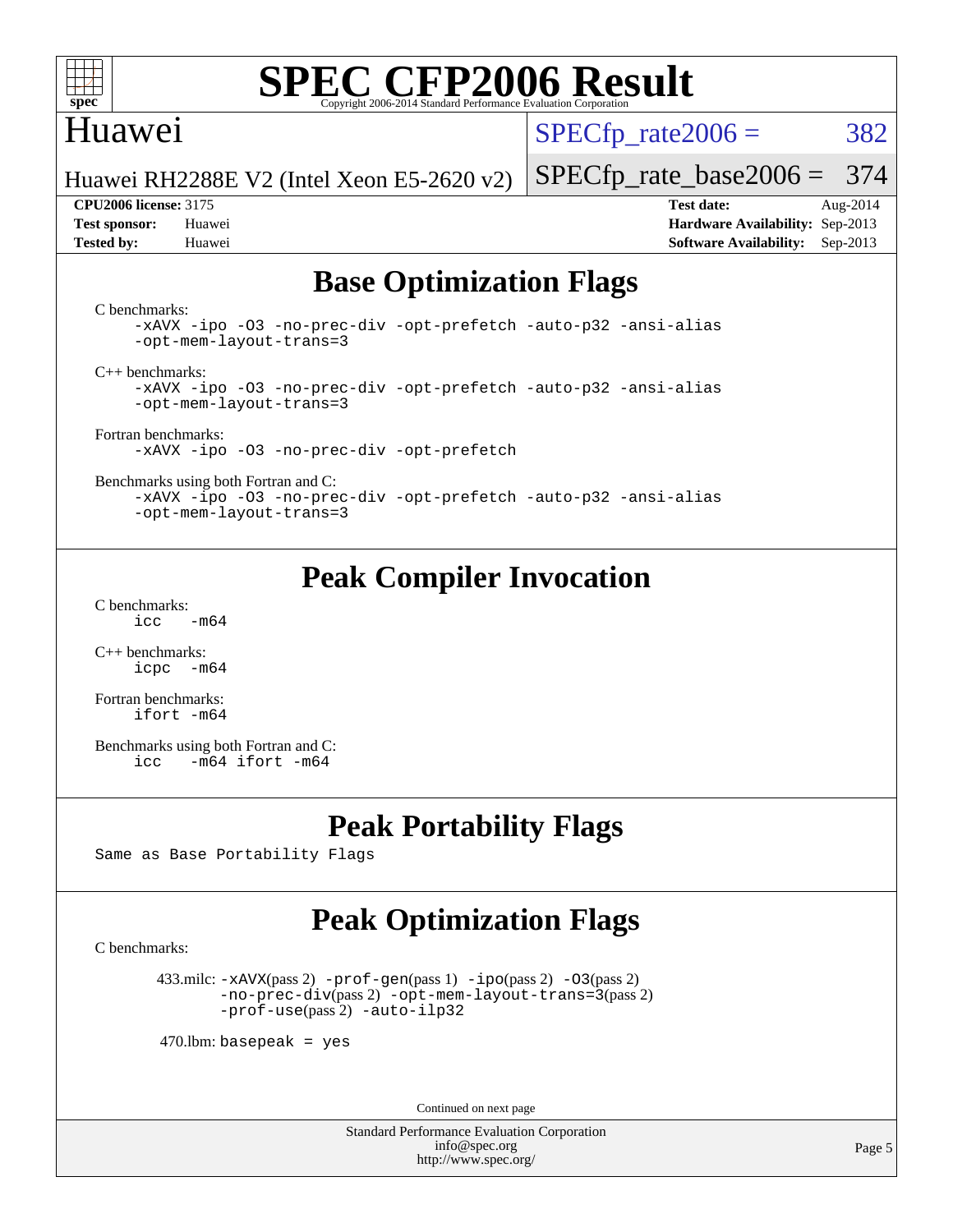

### Huawei

 $SPECTp\_rate2006 = 382$ 

[SPECfp\\_rate\\_base2006 =](http://www.spec.org/auto/cpu2006/Docs/result-fields.html#SPECfpratebase2006) 374

Huawei RH2288E V2 (Intel Xeon E5-2620 v2)

**[Tested by:](http://www.spec.org/auto/cpu2006/Docs/result-fields.html#Testedby)** Huawei **[Software Availability:](http://www.spec.org/auto/cpu2006/Docs/result-fields.html#SoftwareAvailability)** Sep-2013

**[CPU2006 license:](http://www.spec.org/auto/cpu2006/Docs/result-fields.html#CPU2006license)** 3175 **[Test date:](http://www.spec.org/auto/cpu2006/Docs/result-fields.html#Testdate)** Aug-2014 **[Test sponsor:](http://www.spec.org/auto/cpu2006/Docs/result-fields.html#Testsponsor)** Huawei **[Hardware Availability:](http://www.spec.org/auto/cpu2006/Docs/result-fields.html#HardwareAvailability)** Sep-2013

## **[Peak Optimization Flags \(Continued\)](http://www.spec.org/auto/cpu2006/Docs/result-fields.html#PeakOptimizationFlags)**

 $482$ .sphinx $3$ : basepeak = yes

[C++ benchmarks:](http://www.spec.org/auto/cpu2006/Docs/result-fields.html#CXXbenchmarks)

444.namd:  $-x$ AVX(pass 2)  $-p$ rof-gen(pass 1)  $-p$ ipo(pass 2)  $-03$ (pass 2) [-no-prec-div](http://www.spec.org/cpu2006/results/res2014q3/cpu2006-20140829-31093.flags.html#user_peakPASS2_CXXFLAGSPASS2_LDFLAGS444_namd_f-no-prec-div)(pass 2) [-opt-mem-layout-trans=3](http://www.spec.org/cpu2006/results/res2014q3/cpu2006-20140829-31093.flags.html#user_peakPASS2_CXXFLAGS444_namd_f-opt-mem-layout-trans_a7b82ad4bd7abf52556d4961a2ae94d5)(pass 2) [-prof-use](http://www.spec.org/cpu2006/results/res2014q3/cpu2006-20140829-31093.flags.html#user_peakPASS2_CXXFLAGSPASS2_LDFLAGS444_namd_prof_use_bccf7792157ff70d64e32fe3e1250b55)(pass 2) [-fno-alias](http://www.spec.org/cpu2006/results/res2014q3/cpu2006-20140829-31093.flags.html#user_peakCXXOPTIMIZE444_namd_f-no-alias_694e77f6c5a51e658e82ccff53a9e63a) [-auto-ilp32](http://www.spec.org/cpu2006/results/res2014q3/cpu2006-20140829-31093.flags.html#user_peakCXXOPTIMIZE444_namd_f-auto-ilp32)  $447$ .dealII: basepeak = yes 450.soplex: basepeak = yes 453.povray: [-xAVX](http://www.spec.org/cpu2006/results/res2014q3/cpu2006-20140829-31093.flags.html#user_peakPASS2_CXXFLAGSPASS2_LDFLAGS453_povray_f-xAVX)(pass 2) [-prof-gen](http://www.spec.org/cpu2006/results/res2014q3/cpu2006-20140829-31093.flags.html#user_peakPASS1_CXXFLAGSPASS1_LDFLAGS453_povray_prof_gen_e43856698f6ca7b7e442dfd80e94a8fc)(pass 1) [-ipo](http://www.spec.org/cpu2006/results/res2014q3/cpu2006-20140829-31093.flags.html#user_peakPASS2_CXXFLAGSPASS2_LDFLAGS453_povray_f-ipo)(pass 2) [-O3](http://www.spec.org/cpu2006/results/res2014q3/cpu2006-20140829-31093.flags.html#user_peakPASS2_CXXFLAGSPASS2_LDFLAGS453_povray_f-O3)(pass 2) [-no-prec-div](http://www.spec.org/cpu2006/results/res2014q3/cpu2006-20140829-31093.flags.html#user_peakPASS2_CXXFLAGSPASS2_LDFLAGS453_povray_f-no-prec-div)(pass 2) [-opt-mem-layout-trans=3](http://www.spec.org/cpu2006/results/res2014q3/cpu2006-20140829-31093.flags.html#user_peakPASS2_CXXFLAGS453_povray_f-opt-mem-layout-trans_a7b82ad4bd7abf52556d4961a2ae94d5)(pass 2) [-prof-use](http://www.spec.org/cpu2006/results/res2014q3/cpu2006-20140829-31093.flags.html#user_peakPASS2_CXXFLAGSPASS2_LDFLAGS453_povray_prof_use_bccf7792157ff70d64e32fe3e1250b55)(pass 2) [-unroll4](http://www.spec.org/cpu2006/results/res2014q3/cpu2006-20140829-31093.flags.html#user_peakCXXOPTIMIZE453_povray_f-unroll_4e5e4ed65b7fd20bdcd365bec371b81f) [-ansi-alias](http://www.spec.org/cpu2006/results/res2014q3/cpu2006-20140829-31093.flags.html#user_peakCXXOPTIMIZE453_povray_f-ansi-alias) [Fortran benchmarks](http://www.spec.org/auto/cpu2006/Docs/result-fields.html#Fortranbenchmarks):  $410.bwaves: basepeak = yes$ 

 416.gamess: [-xAVX](http://www.spec.org/cpu2006/results/res2014q3/cpu2006-20140829-31093.flags.html#user_peakPASS2_FFLAGSPASS2_LDFLAGS416_gamess_f-xAVX)(pass 2) [-prof-gen](http://www.spec.org/cpu2006/results/res2014q3/cpu2006-20140829-31093.flags.html#user_peakPASS1_FFLAGSPASS1_LDFLAGS416_gamess_prof_gen_e43856698f6ca7b7e442dfd80e94a8fc)(pass 1) [-ipo](http://www.spec.org/cpu2006/results/res2014q3/cpu2006-20140829-31093.flags.html#user_peakPASS2_FFLAGSPASS2_LDFLAGS416_gamess_f-ipo)(pass 2) [-O3](http://www.spec.org/cpu2006/results/res2014q3/cpu2006-20140829-31093.flags.html#user_peakPASS2_FFLAGSPASS2_LDFLAGS416_gamess_f-O3)(pass 2) [-no-prec-div](http://www.spec.org/cpu2006/results/res2014q3/cpu2006-20140829-31093.flags.html#user_peakPASS2_FFLAGSPASS2_LDFLAGS416_gamess_f-no-prec-div)(pass 2) [-prof-use](http://www.spec.org/cpu2006/results/res2014q3/cpu2006-20140829-31093.flags.html#user_peakPASS2_FFLAGSPASS2_LDFLAGS416_gamess_prof_use_bccf7792157ff70d64e32fe3e1250b55)(pass 2) [-unroll2](http://www.spec.org/cpu2006/results/res2014q3/cpu2006-20140829-31093.flags.html#user_peakOPTIMIZE416_gamess_f-unroll_784dae83bebfb236979b41d2422d7ec2) [-inline-level=0](http://www.spec.org/cpu2006/results/res2014q3/cpu2006-20140829-31093.flags.html#user_peakOPTIMIZE416_gamess_f-inline-level_318d07a09274ad25e8d15dbfaa68ba50) [-scalar-rep-](http://www.spec.org/cpu2006/results/res2014q3/cpu2006-20140829-31093.flags.html#user_peakOPTIMIZE416_gamess_f-disablescalarrep_abbcad04450fb118e4809c81d83c8a1d)

434.zeusmp: basepeak = yes

437.leslie3d: [-xAVX](http://www.spec.org/cpu2006/results/res2014q3/cpu2006-20140829-31093.flags.html#user_peakOPTIMIZE437_leslie3d_f-xAVX) [-ipo](http://www.spec.org/cpu2006/results/res2014q3/cpu2006-20140829-31093.flags.html#user_peakOPTIMIZE437_leslie3d_f-ipo) [-O3](http://www.spec.org/cpu2006/results/res2014q3/cpu2006-20140829-31093.flags.html#user_peakOPTIMIZE437_leslie3d_f-O3) [-no-prec-div](http://www.spec.org/cpu2006/results/res2014q3/cpu2006-20140829-31093.flags.html#user_peakOPTIMIZE437_leslie3d_f-no-prec-div) [-opt-prefetch](http://www.spec.org/cpu2006/results/res2014q3/cpu2006-20140829-31093.flags.html#user_peakOPTIMIZE437_leslie3d_f-opt-prefetch)

459.GemsFDTD: basepeak = yes

 465.tonto: [-xAVX](http://www.spec.org/cpu2006/results/res2014q3/cpu2006-20140829-31093.flags.html#user_peakPASS2_FFLAGSPASS2_LDFLAGS465_tonto_f-xAVX)(pass 2) [-prof-gen](http://www.spec.org/cpu2006/results/res2014q3/cpu2006-20140829-31093.flags.html#user_peakPASS1_FFLAGSPASS1_LDFLAGS465_tonto_prof_gen_e43856698f6ca7b7e442dfd80e94a8fc)(pass 1) [-ipo](http://www.spec.org/cpu2006/results/res2014q3/cpu2006-20140829-31093.flags.html#user_peakPASS2_FFLAGSPASS2_LDFLAGS465_tonto_f-ipo)(pass 2) [-O3](http://www.spec.org/cpu2006/results/res2014q3/cpu2006-20140829-31093.flags.html#user_peakPASS2_FFLAGSPASS2_LDFLAGS465_tonto_f-O3)(pass 2) [-no-prec-div](http://www.spec.org/cpu2006/results/res2014q3/cpu2006-20140829-31093.flags.html#user_peakPASS2_FFLAGSPASS2_LDFLAGS465_tonto_f-no-prec-div)(pass 2) [-prof-use](http://www.spec.org/cpu2006/results/res2014q3/cpu2006-20140829-31093.flags.html#user_peakPASS2_FFLAGSPASS2_LDFLAGS465_tonto_prof_use_bccf7792157ff70d64e32fe3e1250b55)(pass 2) [-unroll4](http://www.spec.org/cpu2006/results/res2014q3/cpu2006-20140829-31093.flags.html#user_peakOPTIMIZE465_tonto_f-unroll_4e5e4ed65b7fd20bdcd365bec371b81f) [-auto](http://www.spec.org/cpu2006/results/res2014q3/cpu2006-20140829-31093.flags.html#user_peakOPTIMIZE465_tonto_f-auto) [-inline-calloc](http://www.spec.org/cpu2006/results/res2014q3/cpu2006-20140829-31093.flags.html#user_peakOPTIMIZE465_tonto_f-inline-calloc) [-opt-malloc-options=3](http://www.spec.org/cpu2006/results/res2014q3/cpu2006-20140829-31093.flags.html#user_peakOPTIMIZE465_tonto_f-opt-malloc-options_13ab9b803cf986b4ee62f0a5998c2238)

[Benchmarks using both Fortran and C](http://www.spec.org/auto/cpu2006/Docs/result-fields.html#BenchmarksusingbothFortranandC):

 435.gromacs: [-xAVX](http://www.spec.org/cpu2006/results/res2014q3/cpu2006-20140829-31093.flags.html#user_peakPASS2_CFLAGSPASS2_FFLAGSPASS2_LDFLAGS435_gromacs_f-xAVX)(pass 2) [-prof-gen](http://www.spec.org/cpu2006/results/res2014q3/cpu2006-20140829-31093.flags.html#user_peakPASS1_CFLAGSPASS1_FFLAGSPASS1_LDFLAGS435_gromacs_prof_gen_e43856698f6ca7b7e442dfd80e94a8fc)(pass 1) [-ipo](http://www.spec.org/cpu2006/results/res2014q3/cpu2006-20140829-31093.flags.html#user_peakPASS2_CFLAGSPASS2_FFLAGSPASS2_LDFLAGS435_gromacs_f-ipo)(pass 2) [-O3](http://www.spec.org/cpu2006/results/res2014q3/cpu2006-20140829-31093.flags.html#user_peakPASS2_CFLAGSPASS2_FFLAGSPASS2_LDFLAGS435_gromacs_f-O3)(pass 2) [-no-prec-div](http://www.spec.org/cpu2006/results/res2014q3/cpu2006-20140829-31093.flags.html#user_peakPASS2_CFLAGSPASS2_FFLAGSPASS2_LDFLAGS435_gromacs_f-no-prec-div)(pass 2) [-opt-mem-layout-trans=3](http://www.spec.org/cpu2006/results/res2014q3/cpu2006-20140829-31093.flags.html#user_peakPASS2_CFLAGS435_gromacs_f-opt-mem-layout-trans_a7b82ad4bd7abf52556d4961a2ae94d5)(pass 2) [-prof-use](http://www.spec.org/cpu2006/results/res2014q3/cpu2006-20140829-31093.flags.html#user_peakPASS2_CFLAGSPASS2_FFLAGSPASS2_LDFLAGS435_gromacs_prof_use_bccf7792157ff70d64e32fe3e1250b55)(pass 2) [-opt-prefetch](http://www.spec.org/cpu2006/results/res2014q3/cpu2006-20140829-31093.flags.html#user_peakOPTIMIZE435_gromacs_f-opt-prefetch) [-auto-ilp32](http://www.spec.org/cpu2006/results/res2014q3/cpu2006-20140829-31093.flags.html#user_peakCOPTIMIZE435_gromacs_f-auto-ilp32)

436.cactusADM: basepeak = yes

 $454$ .calculix: basepeak = yes

481.wrf: [-xAVX](http://www.spec.org/cpu2006/results/res2014q3/cpu2006-20140829-31093.flags.html#user_peakOPTIMIZE481_wrf_f-xAVX) [-ipo](http://www.spec.org/cpu2006/results/res2014q3/cpu2006-20140829-31093.flags.html#user_peakOPTIMIZE481_wrf_f-ipo) [-O3](http://www.spec.org/cpu2006/results/res2014q3/cpu2006-20140829-31093.flags.html#user_peakOPTIMIZE481_wrf_f-O3) [-no-prec-div](http://www.spec.org/cpu2006/results/res2014q3/cpu2006-20140829-31093.flags.html#user_peakOPTIMIZE481_wrf_f-no-prec-div) [-auto-ilp32](http://www.spec.org/cpu2006/results/res2014q3/cpu2006-20140829-31093.flags.html#user_peakCOPTIMIZE481_wrf_f-auto-ilp32)

The flags files that were used to format this result can be browsed at

<http://www.spec.org/cpu2006/flags/Intel-ic14.0-official-linux64.20140128.html> <http://www.spec.org/cpu2006/flags/Huawei-Platform-Settings-V1.0-IVB-RevG.html>

| <b>Standard Performance Evaluation Corporation</b> |
|----------------------------------------------------|
| info@spec.org                                      |
| http://www.spec.org/                               |